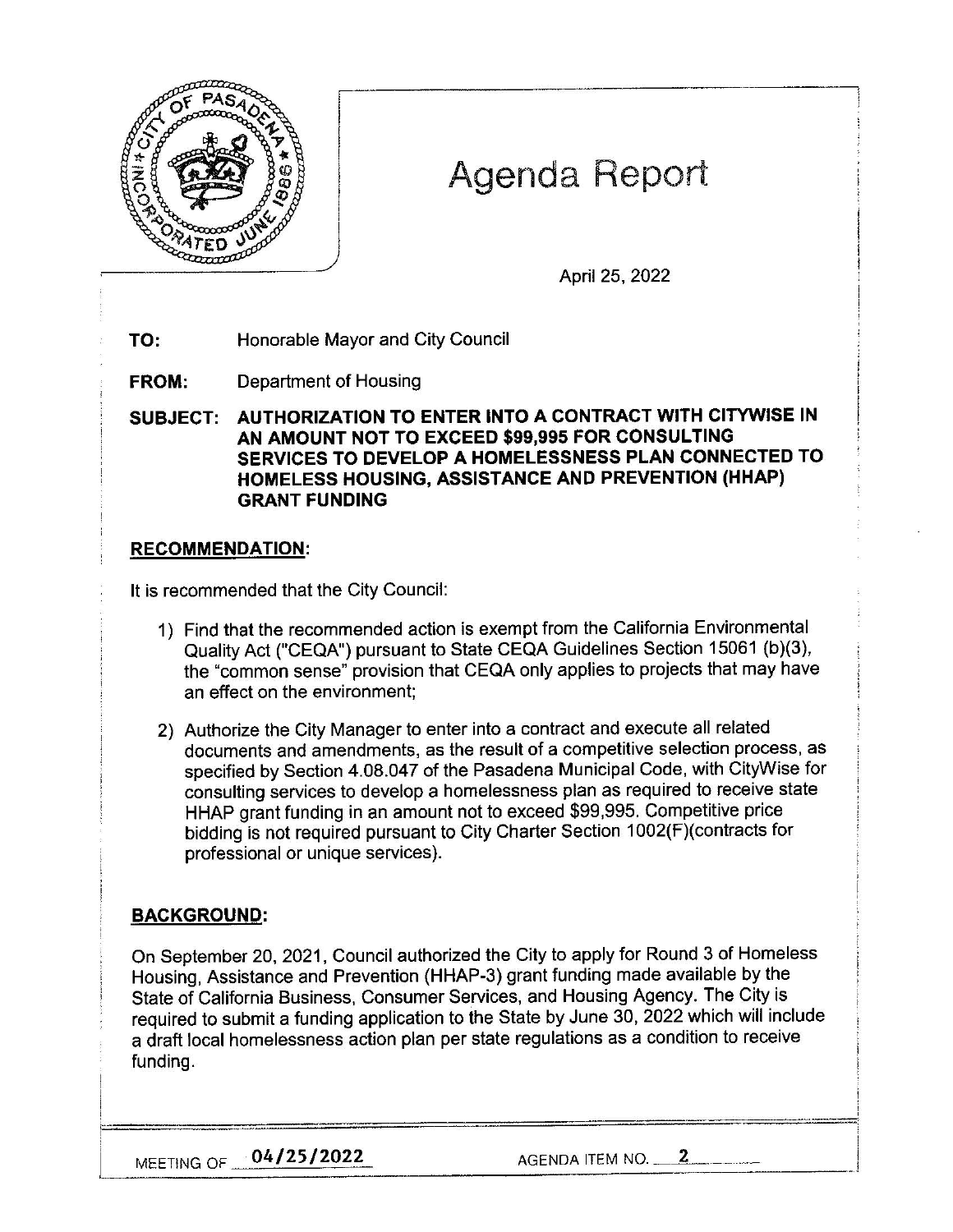#### **Request for Proposals**

On February 24, 2022, the Department of Housing issued a Request for Proposals (RFP) and undertook a competitive selection process to procure a qualified firm to provide consulting services to develop a local homelessness plan. The RFP made up to \$100,000 available and was posted to Planet Bids, the City's vendor portal, for registered users. The RFP was also advertised to the Pasadena Partnership to End Homelessness, a coalition of over twenty agencies providing homeless services in the Pasadena area, and the Southern California Continuum of Care (CoC) Alliance, comprised of thirteen CoCs recognized by the U.S. Department of Housing and Urban Development (HUD) in Southern California.

Following advertising, two proposals were received by the March 24, 2022 due date:

| Proposer |                                        | Amount   |
|----------|----------------------------------------|----------|
|          | 1. CityWise (Claremont, CA)            | \$99,995 |
|          | 2. Public Works LLC (West Chester, PA) | \$99,700 |

On April 5, 2022 an Evaluation Panel comprised of two City staff and one non-City staff from United Way of Greater Los Angeles met to evaluate the proposals that were received and assigned each a score with a maximum of 100 points. Scores are summarized in Attachment A.

## **Funding Recommendation and Contract Term**

It is recommended that a contract in the amount of \$99,995 be awarded to CityWise, a woman-owned policy, planning, and evaluation consulting firm focused on homeless services as a result of the competitive process.

The contract term for the consultant will be for one year from the date of approval by City Council. As specified in the RFP, there will be one optional one-year contract extension subject to the approval of the City Manager. A finalized homelessness plan will be approved by the Pasadena Continuum of Care Board.

## **COUNCIL POLICY CONSIDERATION:**

This action is consistent with the City Council's goal to support and promote the quality of life and local economy. Approval of the proposed projects are in accordance with the Pasadena Continuum of Care system, General Plan Housing Element, Five-Year Consolidated Plan, and Five-Year Public Housing Authority Plan.

#### **ENVIRONMENTAL ANALYSIS:**

The action proposed herein is exempt from the California Environmental Quality Act (CEQA), pursuant to State CEQA Guidelines Section 15061 (b)(3), the "common sense" provision of CEQA which applies to projects which may have the potential for causing a